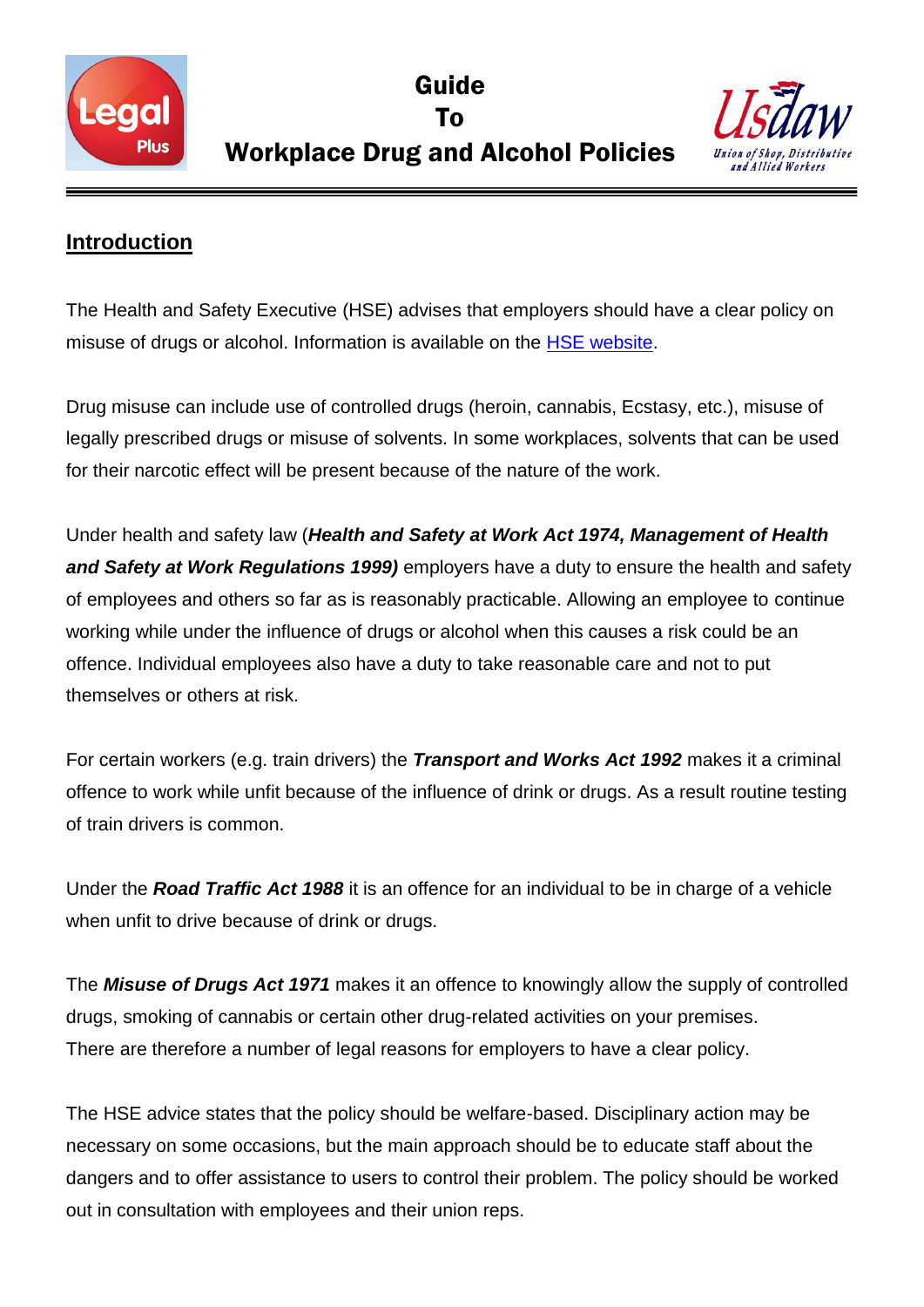# **Drug and Alcohol Testing**

One of the trickiest questions in relation to any drug and alcohol policy is the issue of testing.

Screening or testing for drugs is a sensitive issue because of the civil liberties, data protection and employment issues involved. In recent years companies that offer screening services have stepped up the marketing of their products to employers. They sell their services with claims that a drug-free workforce is healthier and more productive and that testing helps to show that the employer is complying with health and safety duties.

However, an [independent inquiry](http://www.jrf.org.uk/publications/drug-testing-workplacesummary-conclusions-independent-inquiry-drug-testing-work) published in 2004 by the Rowntree Trust concluded that there was no evidence that drug-testing was of any value except in safety-critical industries.

The Information Commissioner"s Office has recently published [a Data Protection Code of](https://ico.org.uk/media/for-organisations/documents/1064/the_employment_practices_code.pdf)  [Practice](https://ico.org.uk/media/for-organisations/documents/1064/the_employment_practices_code.pdf) on information about workers" health, which includes advice on drug and alcohol testing. This specifies that:

- The collection of information through drug and alcohol testing is unlikely to be justified unless for health and safety reasons
- Because of its intrusive nature, an employer should carry out an impact assessment before introducing testing
- Workers must be fully informed what they are being tested for.
- The least intrusive methods should be used
- $-I$  If random testing is done it must be truly random
- If other criteria re used to select for testing workers must know what they are
- Testing that is designed to detect impairment rather than illegal use of substances in private life should normally be used.

Alcohol testing with an accurate breath-testing machine is reasonably straightforward. The testing procedure is familiar because it is similar to road-side testing for drink driving. Most organisations who test for alcohol adopt the same limit as for drink driving – 80 milligrams of alcohol per 100 millilitres of blood (equivalent to 35 micrograms of alcohol per 100 ml of breath). Some choose to adopt a stricter standard of 50 mg alcohol per 100 ml blood which is more common in other European countries. But whichever standard adopted the test is clearly a test for impairment.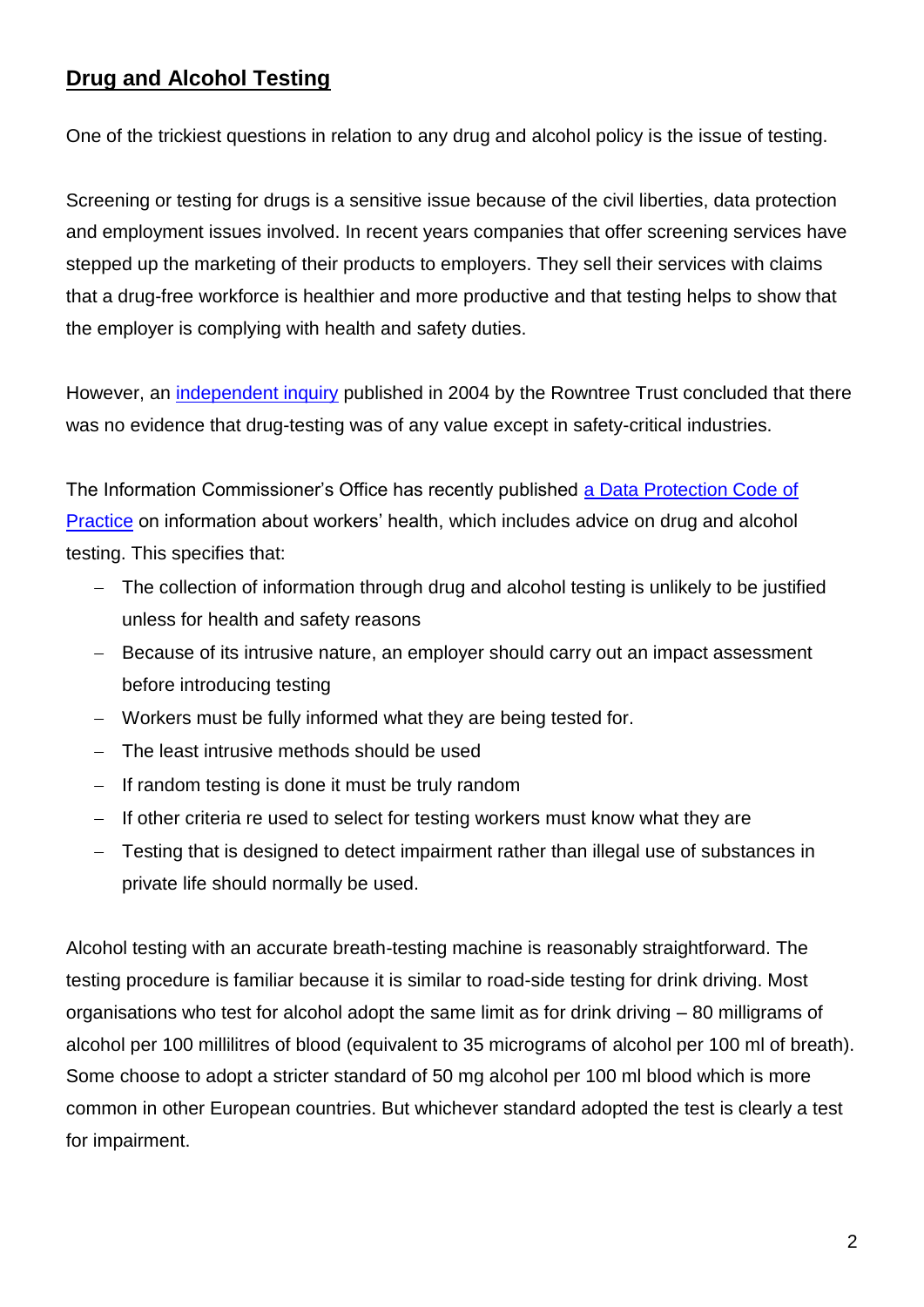For other drugs, however, there are no reliable tests for impairment from the illegal use of substances. Testing typically consists of taking a sample of urine or of saliva. The sample is divided into two parts, one of which is sealed for later, more accurate testing in a laboratory. A testing kit is used to test for five or six of the commonest types of illegal drug. If there is a positive result for any of these drugs then the second sample is sent for further analysis. The procedure requires the consent of the individual and care must be taken to ensure the "chain of custody" for the sample – e.g. use of tamper-proof bottles to seal the sample – to avoid any possible attempt to doctor the sample by the tester or the person being tested. The Information Commissioner states that any testing that is done must be carried out by professionally competent people using rigorous integrity and control procedures.

The procedure is therefore not as straightforward as breath-testing for alcohol. Most testing regimes give evidence of use but do not give information on when exactly within the last few days (or weeks) the substance was used or whether the drug is affecting performance at work.

Testing is therefore likely to be financially costly and may also be damaging to good employee relations.

Both the HSE and the UK Anti Drugs Co-ordination Unit have made it clear that they do not think that widespread use of testing is appropriate or necessary. There may be certain jobs for which testing offers some assurance because of the scale of risk to staff or members of the public. The testing of train drivers is a good example. More recently the government has also announced plans for random testing of police officers. But for many organisations education, awareness and prevention policies will be much more effective than any testing regime.

Testing in the workplace can take a number of forms:

- Pre-employment screening
- Random testing of the whole workforce
- "For cause" testing of individual workers.

**Pre-employment screening** of potential employees is used by some organisations but is of questionable value. The vast majority of drug users are "recreational" users. The screening test gives only a "snapshot" at the time of the job interview. If the user knows they are going to be tested and abstains for the necessary period of time, or if they happen not to have used their drug of choice in the period before the test they will not be detected.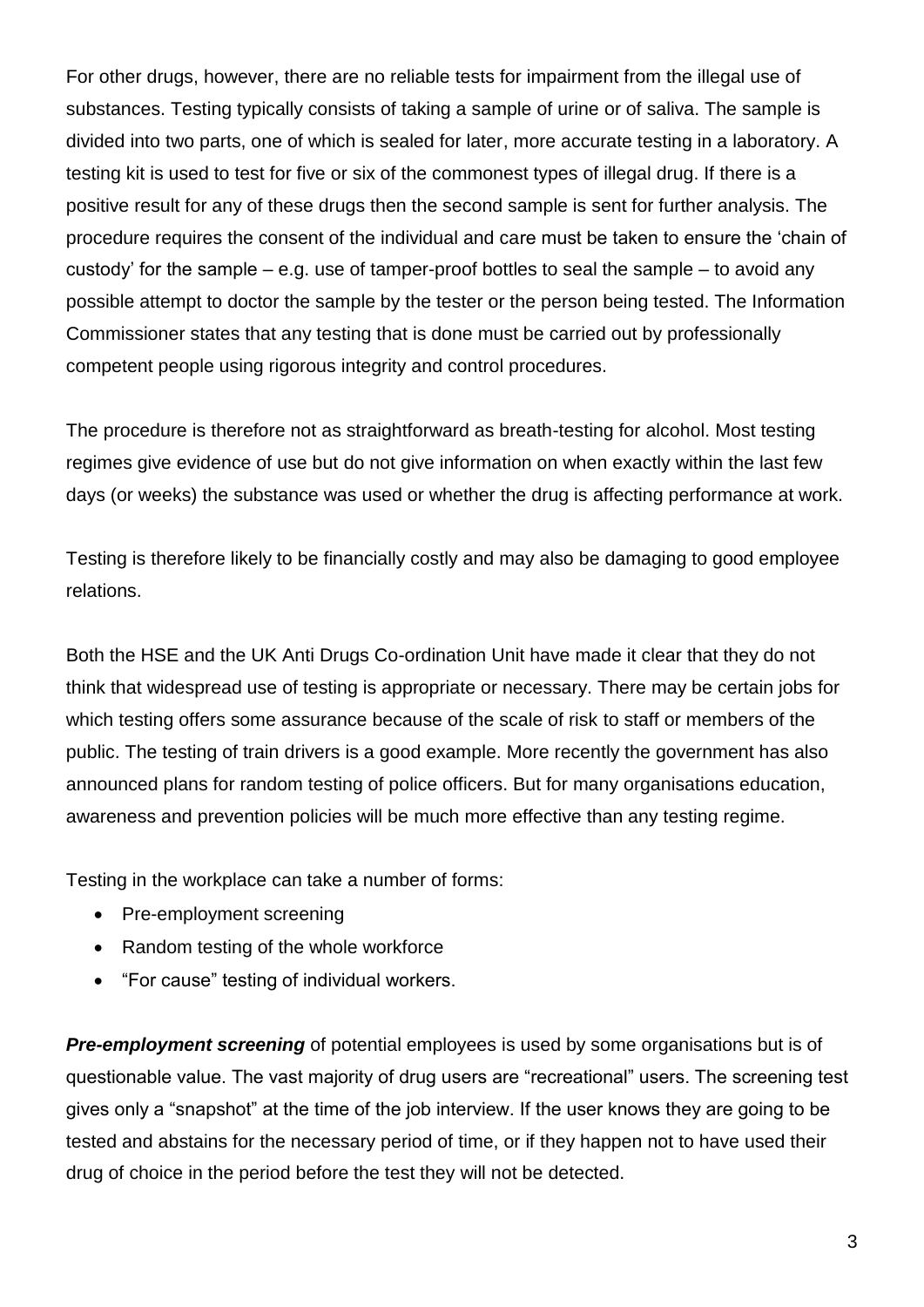*Random Testing* involves routine testing of all or a part of the workforce. If this is used there are a number of practical questions. What proportion of the work-force will be sampled, how will it be truly randomised, etc.? The acid test should be that the managing director is just as likely to be selected for testing as the night-shift cleaner. To have a reasonable statistical chance of detecting the minority of controlled drug users in a workplace, the sample would have to be quite large. Unless there is a history of a serious drug culture in the workplace, it is unlikely that random testing would be worthwhile.

*"For cause" testing* is far more likely where an employer does decide to introduce drug screening. This means testing individual employees where circumstances suggest it may be appropriate – e.g. following an accident, when an employee"s behaviour suggests they may be under the influence of drugs or when the employee is in a rehabilitation programme. By its very nature it is not random. The policy should make it clear that a worker has access to the grievance procedure or any harassment procedures in place if they feel they are being unfairly selected for testing, perhaps because they are being victimised by a particular manager.

There are several problems associated with testing such as the cost of a truly effective service, the need for fair procedures and protection of samples against tampering, and, most importantly, what will be done with the results of the testing.

This last point is made more difficult because of the sensitivity of testing techniques available. Drug metabolites can be detected in urine samples for several days after the drug was taken. In the case of cannabis traces can still be detected up to a month after smoking a joint. Workers who genuinely believe they are fit for work but who choose to use drugs in their own time may still test positive. For example, if a worker has an accident driving a fork lift truck and tests positive for cannabis, does the fact that they smoked a joint several weeks ago really have any bearing on their accident?

One employment issue raised by any testing regime that affects current employees (i.e. random testing or "For cause" testing) is whether this is a contractual change. Unfortunately there is no clear answer to this question. The duty to obey any reasonable and lawful instruction is an implied term of any employment contract. If, for example, "For cause" testing was introduced, employers would argue that the request to provide a sample was reasonable because the person"s behaviour led them to suspect that he was under the influence of drugs or alcohol.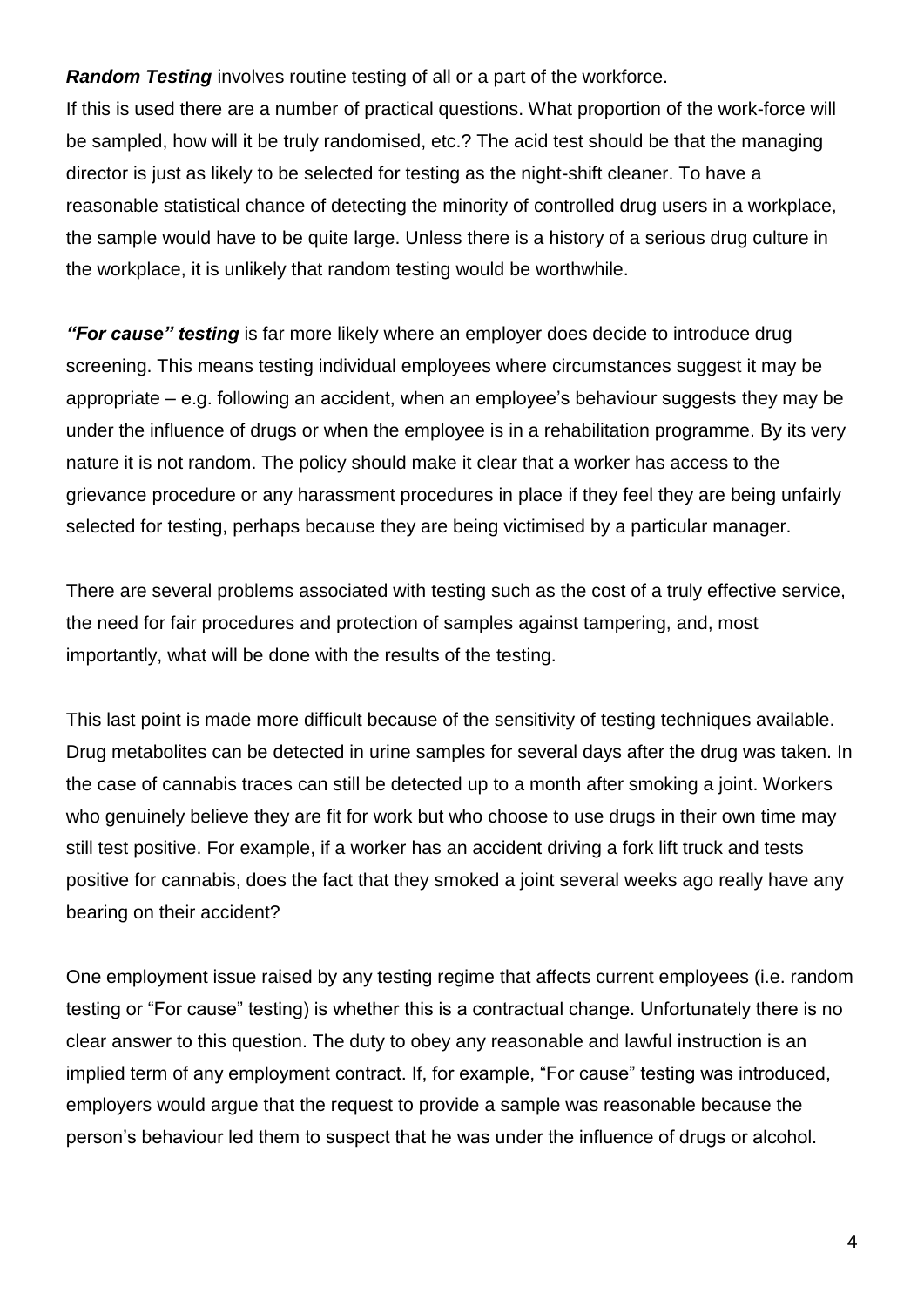If an employer decides that they do want to introduce testing they need to realise that it will not be cheap and will not "solve" any drug problem there may be in their workplace. More importantly they also need to persuade the employees that it is necessary to prevent risks to safety in the workplace.

Testing should be seen to be part of a wider occupational health policy and should be clearly designed to prevent risks to the user or to others who may be affected by their actions.

## **Rehabilitation**

A commitment to rehabilitation is central to a welfare-based policy. The policy should encourage individual employees who may have a problem with drug or alcohol misuse to come forward for help. As far as the law allows, employees should be assured that their problem will be dealt with in confidence. The policy should also make it clear that staff who co-operate with a rehabilitation programme will be protected. Absence for treatment should be regarded as normal sickness absence.

## **Disciplinary Action**

An employer could be judged to have unfairly dismissed a worker whose problems at work are related to drug misuse if they have made no attempt to offer help. However, there are still circumstances where disciplinary action including dismissal may be appropriate - for example, where an employee refuses help or fails to improve with treatment, where an employee is quilty of gross misconduct, or where someone is found dealing or using drugs on the premises. The policy should make this clear.

#### **Education and Awareness**

All staff including part-time and temporary workers need to know what the policy is on drug and alcohol misuse. They also need to be aware of the reasons why the policy has been introduced. If testing is to form part of the policy, fully informed consent to being asked for a sample is essential. Staff need to know why and when they may be tested. They also need to know what the outcome will be if the test is positive. Managers and supervisors are likely to need more detailed training on recognising signs and symptoms of drug misuse and on their role in the effective operation of the policy.